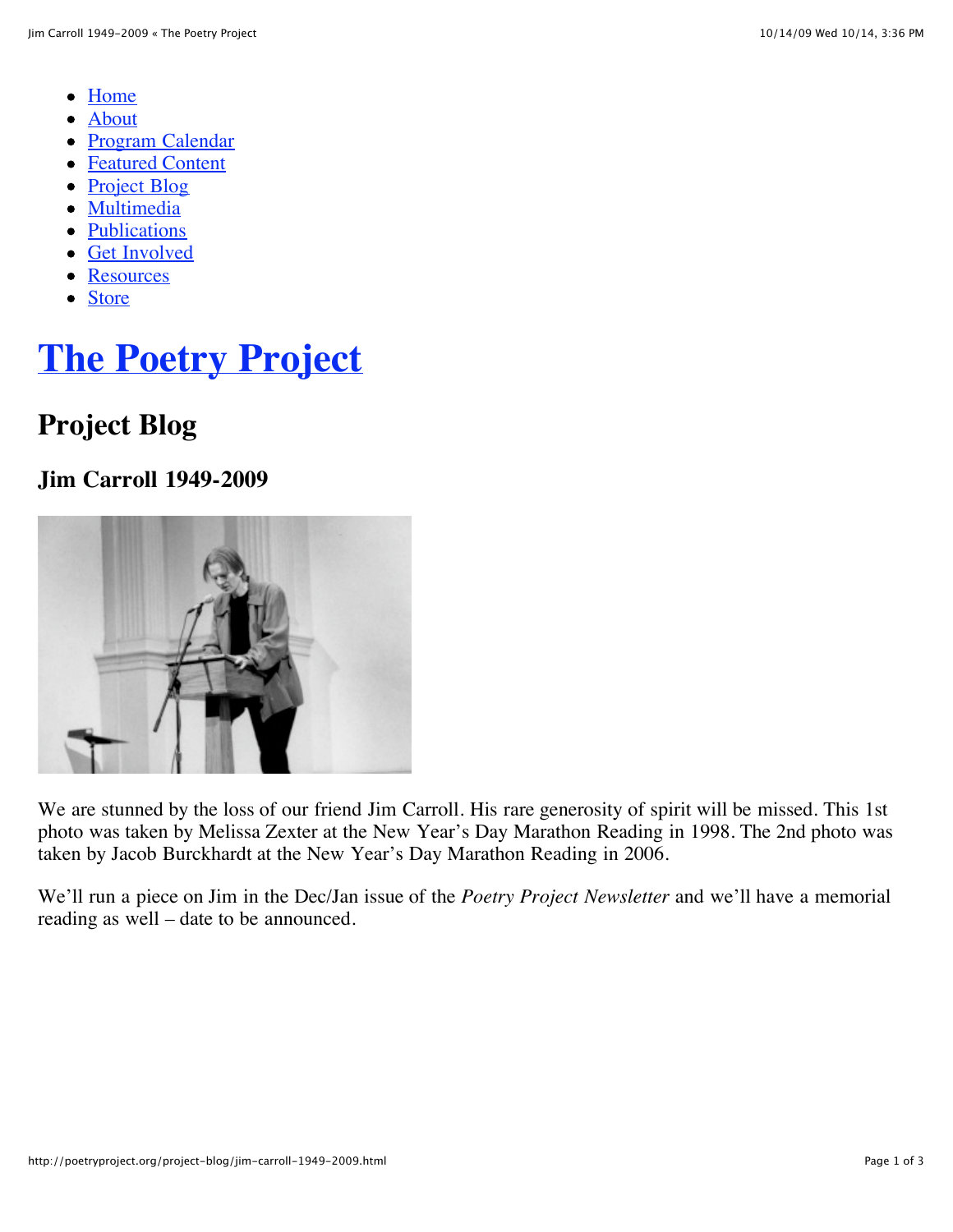

#### **Links we like:**

Tom Clark wrote a remarkable remembrance of Jim on his [blog.](http://tomclarkblog.blogspot.com/2009/09/jim-carroll.html) Eileen Myles on Jim at the Poetry Foundation's blog, *Harriet*. Lewis MacAdams on Jim in the *LA Times*.

September 14th, 2009 | Tags: [Jim Carroll](http://poetryproject.org/tag/jim-carroll) Posted in <u>[Project Blog](http://poetryproject.org/project-blog)</u> | [No Comments »](http://poetryproject.org/project-blog/jim-carroll-1949-2009.html#respond)

Comments are closed.

[New Book Review Posted](http://poetryproject.org/project-blog/new-book-review-posted.html) »« [Some HOWL Festival events we'd like you to know about…](http://poetryproject.org/project-blog/some-howl-festival-events-wed-like-you-to-know-about.html)

**[Become a Member!](http://poetryproject.org/get-involved/become-a-member)**

#### **[Donate Now!](http://poetryproject.org/get-involved/donate-now)**

#### **Join our Mailing List!**

Your Email Address

Join

#### **Follow the Poetry Project on Facebook**

- [Fans of the Poetry Project](http://www.facebook.com/group.php?gid=23764361612)
- [Friday Night Series at the Poetry Project](http://www.facebook.com/group.php?gid=27982918603)

#### **[Program Calendar](http://poetryproject.org/readings?ec3_after=today)**

 $\overline{\text{E}}$  Sep [Nov »](javascript:ec3.go_next()) [October 2009](http://poetryproject.org/?m=200910&cat=3) **M T W T F S S** 1 [2](http://poetryproject.org/?m=20091002&cat=3) 3 4